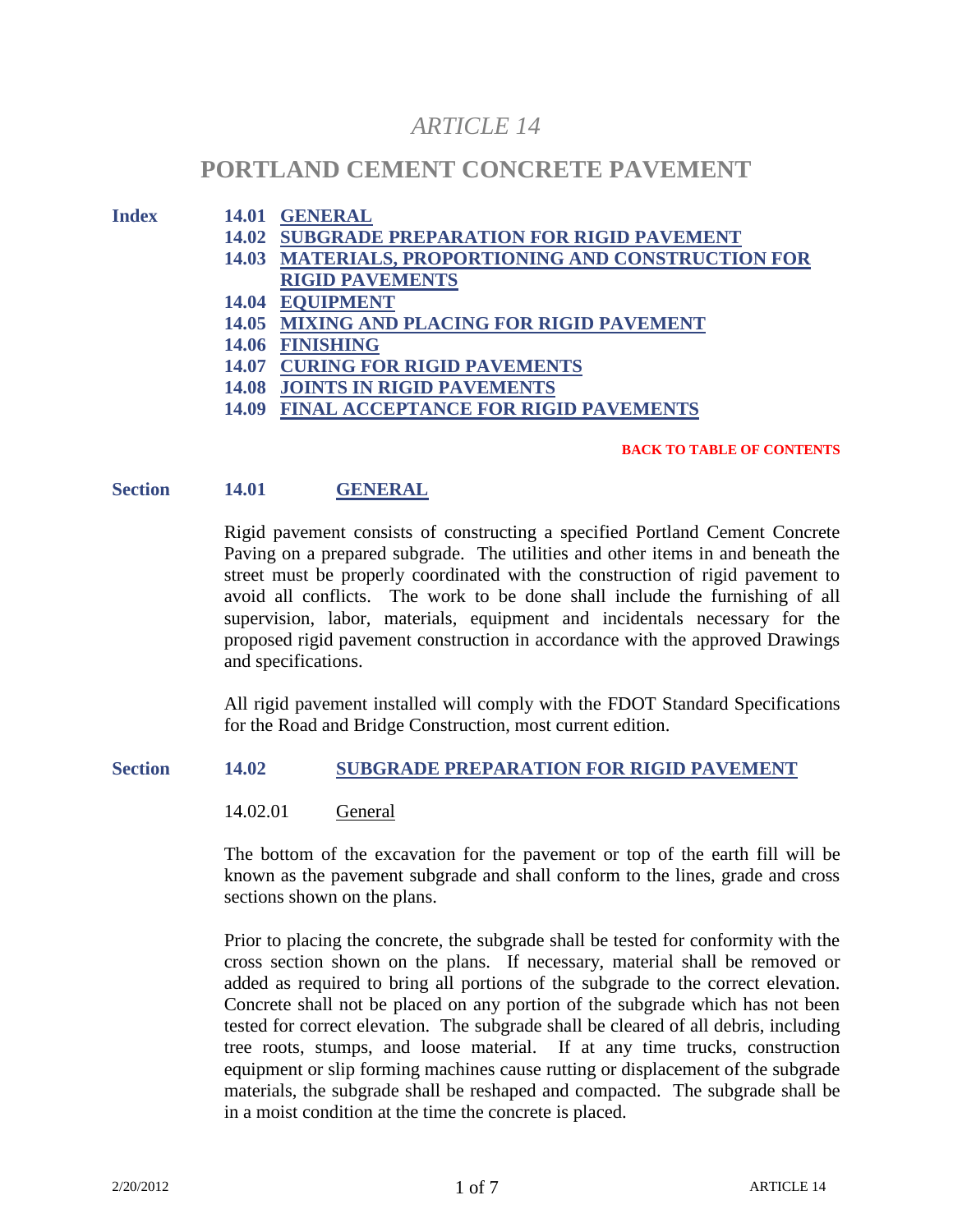#### 14.02.02 Subgrade Material

The top 6 inches shall be composed of well drained granular soils that are predominantly sandy, mixed with no more silt or clay than required to obtain a Florida bearing value of 50 plus or minus 5 and be compacted to a minimum density of 98% of maximum density in accordance with AASHTO T-180.

## **Section 14.03 MATERIALS, PROPORTIONING AND CONSTRUCTION FOR RIGID PAVEMENTS**

The materials and proportioning shall be in accordance with ACI Standard 318, latest edition. All construction procedures shall be in accordance with FDOT Standard Specifications for Road and Bridge Construction, latest edition.

#### 14.03.01 Strength Required

All concrete shall have a minimum compressive strength of 3,000 psi at 28 days. Conformance to strength requirements shall be determined by ACI Standard 318, latest edition.

## 14.03.02 Slump

The mixture shall contain no more water than is necessary to produce concrete which is workable and plastic. The minimum slump necessary to place the concrete satisfactorily shall be used. Slumps shall be maintained so as not to exceed 4½ inches for non-vibrated placement nor to exceed 5 inches for vibrated placement.

The design mix shall be submitted to the City Engineer and Construction Manager for approval prior to paving.

#### **Section 14.04 EQUIPMENT**

14.04.01 Forms

The pavement shall be placed to lines and grades established by the Engineer. The edges of pavement shall be vertical to the subgrade and forms shall be sufficient to support mechanical equipment.

14.04.02 Ready Mixed Plants

The plant shall be in accordance with the FDOT Standard Specifications for Road and Bridge Construction, latest edition. All plants must be DOT certified or approved by the City Engineer.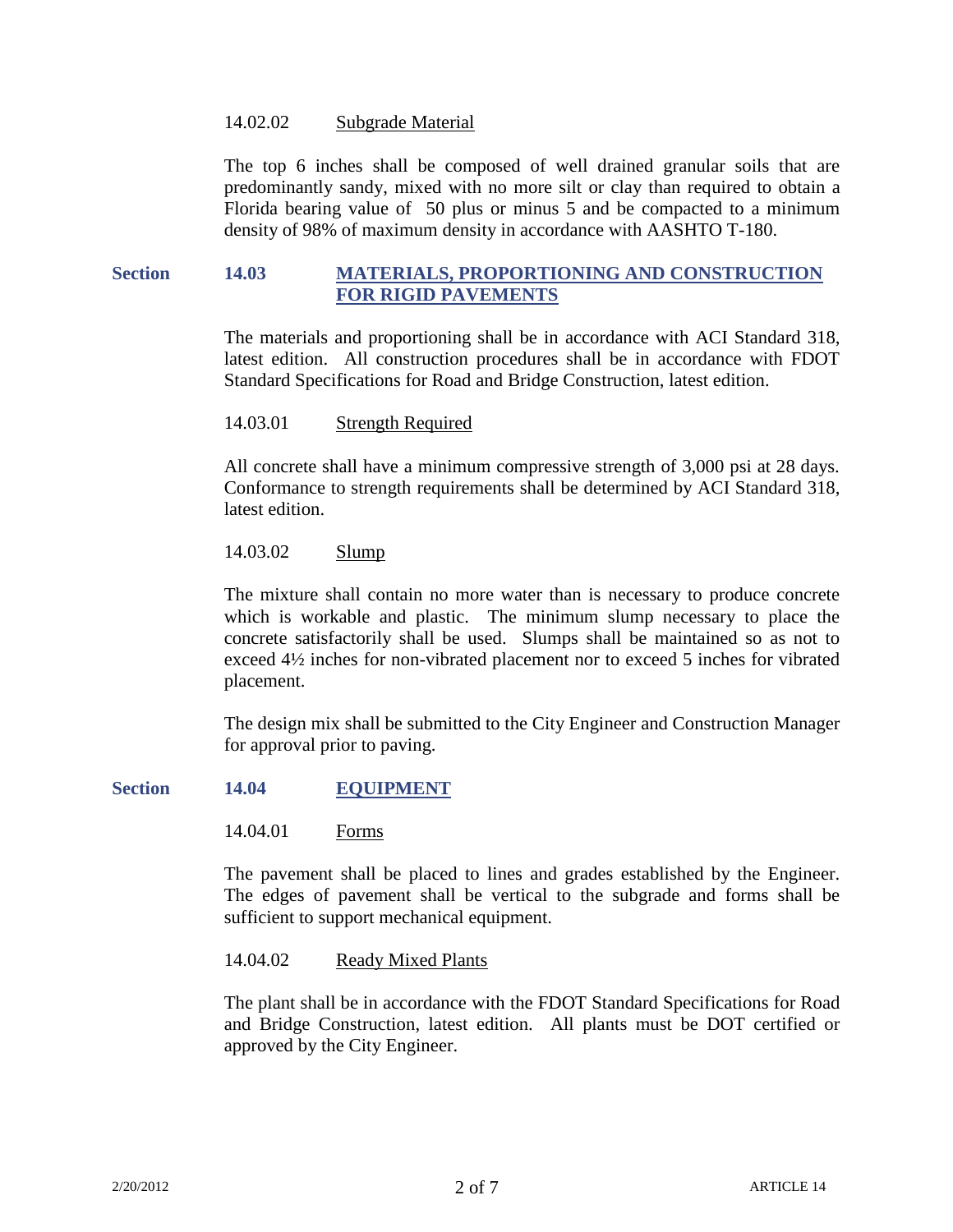#### 14.04.03 On-Site Central Mix Plants

The plant shall be in accordance with the FDOT Standard Specifications for Road and Bridge Construction, latest edition. The trucks used to transport the concrete shall be so constructed to prohibit segregation of the mix. All plants must be DOT certified or approved by the City Engineer.

14.04.04 Paver

All equipment used in the placement of concrete pavements shall conform to FDOT Standard Specifications for Road and Bridge Construction, latest edition.

## **Section 14.05 MIXING AND PLACING FOR RIGID PAVEMENT**

14.05.01 General

Concrete pavement shall be constructed on the prepared subgrade in accordance with these Regulations and in conformity with the lines, grades, thickness, and typical cross sections shown on the construction plans. Concrete pavement shall meet the following Minimum thickness requirements.

| <b>Table 14-1</b>                                      |                                             |                           |
|--------------------------------------------------------|---------------------------------------------|---------------------------|
| <b>Minimum</b><br><b>Type of</b><br><b>Development</b> | <b>Roadway Classification</b>               | <b>Concrete Thickness</b> |
| <b>Residential</b>                                     | <b>Marginal Access and Parking</b><br>Areas | 6"                        |
|                                                        | <b>Local Street</b>                         | 8"                        |
|                                                        | <b>Minor Collector Street</b>               | 8"                        |
|                                                        | <b>Major Collector Street</b>               | 8"                        |
| Industrial and<br><b>Commercial</b>                    | <b>Marginal Access and Parking</b><br>Areas | 6"                        |
|                                                        | <b>Minor Street</b>                         | 8"                        |
|                                                        | <b>Collector Street</b>                     | 8"                        |

## 14.05.02 Transporting Concrete

Concrete may be transported any distance providing it is discharged on the grade with the slump within the required slump range and meets concrete time limit requirements. If additional water is required to maintain the specified slump of concrete transported in the truck mixers, it may be added with the permission of the City Engineer or his Designee. In this case, a minimum of 25 additional revolutions of the mixer drum at designed mixing speed shall be required before discharging of the concrete. All concrete deliveries shall be accompanied by a batch time stamped on the delivery ticket by means of a mechanical time clock. Batch time shall be an accurate time of concrete batch and delivery truck departure from the batch plant.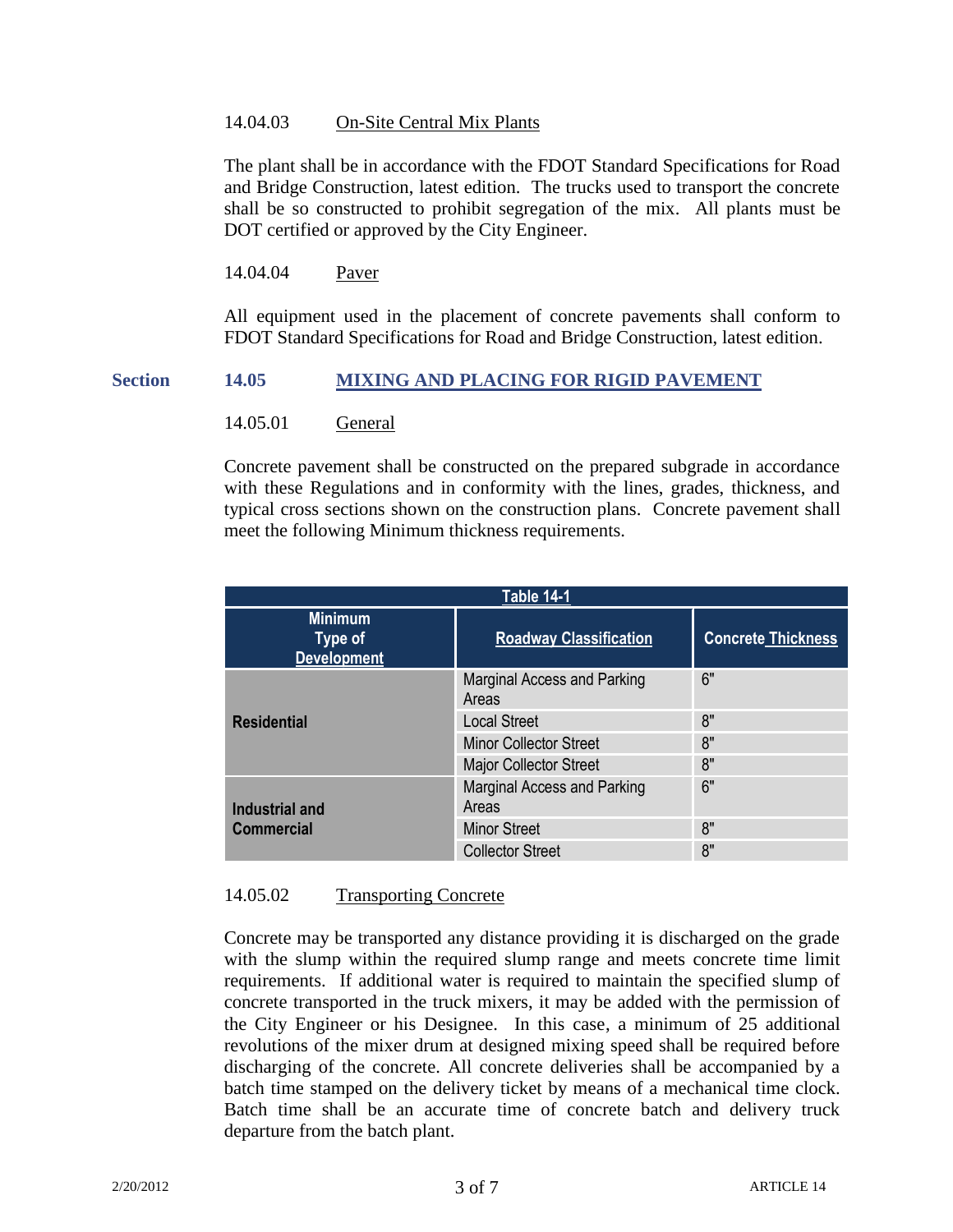## 14.05.03 Concrete Time Limit

The length of time that the concrete can be held in the truck shall conform to the following:

- A) Air temperature  $45^{\degree}$ F to  $80^{\degree}$ F, 90 minutes.
- B) Air temperature over 80<sup>°</sup>F with a retarder added to the mix, 90 minutes maximum.
- C) Air temperature over  $80^{\degree}$ F without a retarder added to the mix, 60 minutes maximum.
- D) The maximum temperature of the concrete at the time of placing shall be 95 F.

## 14.05.04 Placing Concrete

The concrete shall be deposited on the grade in such a manner as to require as little re-handling as possible. It shall be deposited in successive batches in a continuous operation. The concrete shall be consolidated by suitable means so as to preclude the formation of voids or honeycomb pockets.

## 14.05.05 Placing in Cold Weather

Concrete shall only be placed when the temperature is at least  $40^{\degree}F$  and rising. Any concrete damaged by frost action shall be removed and replaced.

## **Section 14.06 FINISHING**

14.06.01 General

The concrete shall be struck-off, consolidated, and finished with mechanical equipment in such a manner that after final finishing, it shall conform to the pavement cross section shown on the construction plans. Hand finishing shall be permitted in narrow widths, in areas of irregular dimensions, or in the event of breakdown of the mechanical equipment, only to finish the concrete already deposited on the grade.

# 14.06.02 Final Surface Finish

The final surface of the pavement shall have uniform, skid-resistant texture. The method of texturing shall be approved by the City Engineer or his Designee and may require change in the final finishing procedure as required to produce the desired final surface texture. A burlap drag or transverse broom finish is recommended for local and collector streets. Arterial and rural roads may require an overlapping stiff bristled brook or steel comb finish at the discretion of the City Engineer or his Designee.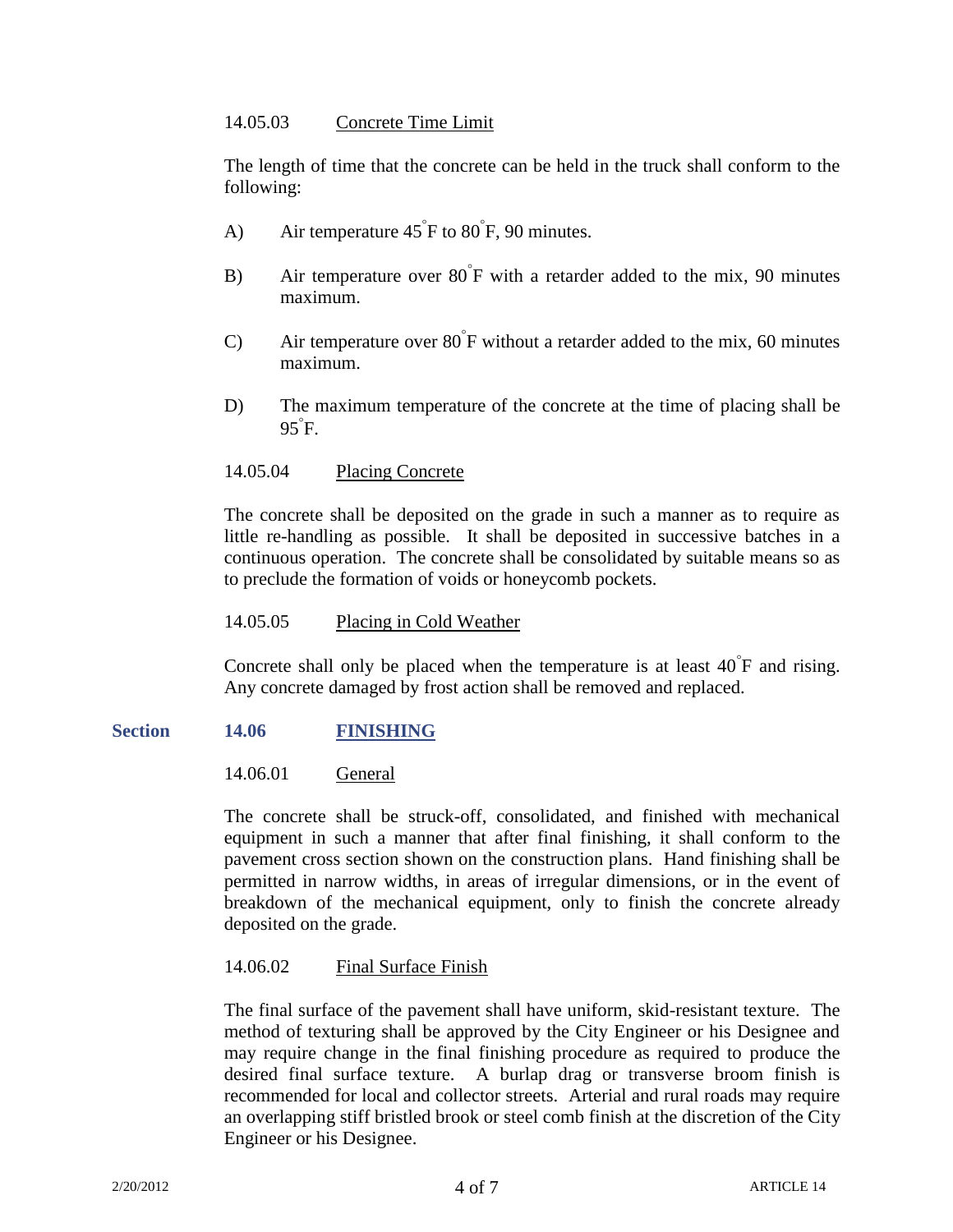#### 14.06.03 Pavement Exposed to Rain During Construction

The Contractor shall always have materials available to protect the surface of the plastic concrete against rain. Areas of the pavement surface that exhibit a smooth, sandy appearance after the rain ceases shall be textured before applying the membrane curing materials. Areas that have suffered surface erosion and have coarse aggregate exposed, and have not yet hardened, shall be reworked by hand methods or with the finishing machine when the form paving method is used. Fresh concrete containing the same materials and properties as the pavement concrete shall be added to maintain an adequate supply in front of the screeds or machine to assure replacement of the concrete eroded from the surface. The surface shall then be textured and cured as specified.

If pavement edges have been severely eroded and the concrete has not set, the edges shall be repaired by setting side forms and replacing eroded concrete. After the side forms are set, fresh concrete shall be placed and finished prior to texturing and curing. After the pavement has hardened, remedial work shall not be permitted until after the curing period has terminated.

## **Section 14.07 CURING FOR RIGID PAVEMENTS**

## 14.07.01 General

After finishing operations have been completed and immediately after the free water has left the surface, the surface of the slab and the sides of the slab, for slip formed pavement, shall be coated and sealed with a uniform layer of membrane curing compound. The curing compound shall be applied at the rate of not less than 1 gallon per 200 square feet of surface. When the forms are removed, curing compound shall be applied to the sides of the slab. Areas in which the curing membrane is damaged shall be re-sprayed with curing compound within a period of 3 days.

Curing compound may be omitted when, in conjunction with protection of pavement from inclement weather, a polyethylene film or other acceptable material is applied over the pavement and maintained intact for 3 days.

# 14.07.02 Cracks

Concrete rigid pavement shall not be accepted with excessive uncontrolled cracks. Shrinkage cracks must be avoided.

Uncontrolled cracks 1/16 inch or larger in width shall be repaired. One of the following repair methods shall be used:

- A) Remove and Replacement.
- B) Widen with power router and fill with an approved joint sealant.
- C) Epoxy grout injection.

The City Engineer or his Designee shall determine which cracks are to be repaired and the method to be used.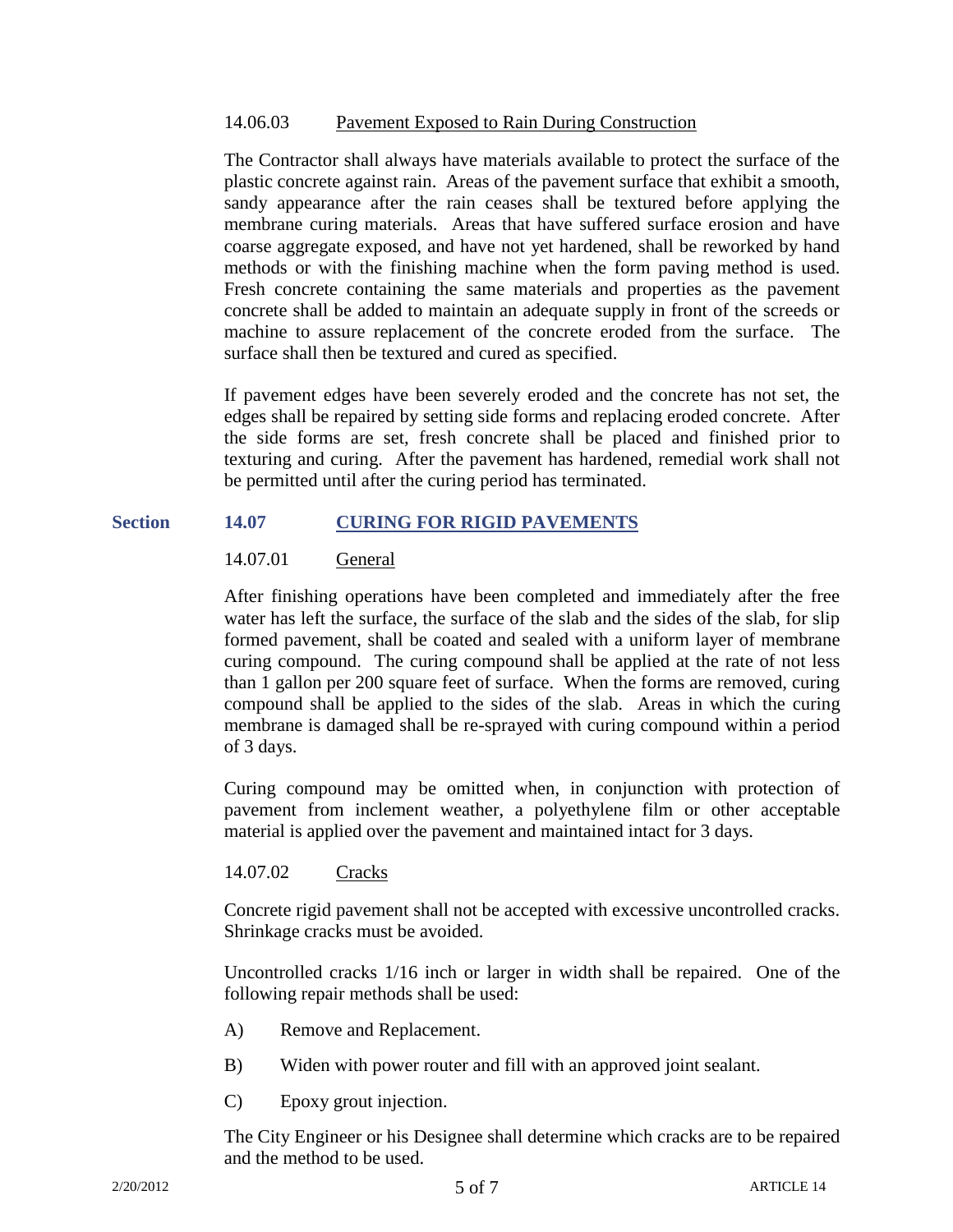# **Section 14.08 JOINTS IN RIGID PAVEMENTS**

## 14.08.01 General

Transverse and longitudinal joints shall be constructed to a maximum spacing of 15 feet. Transverse joints shall extend the entire width of the pavement and through the curbs.

Sawing of joints shall begin 4 to 6 hours after placing concrete or as soon as the concrete has hardened sufficiently to permit sawing without excessive raveling and before uncontrolled cracking occurs. If necessary, the sawing operations shall be carried on both day and night, regardless of weather conditions.

## 14.08.02 Construction Joints

Longitudinal joints may be construction joints at the discretion of the City Engineer or his Designee. Transverse construction joints shall be installed whenever the placing of concrete is suspended a sufficient length of time for the concrete to begin to harden.

#### 14.08.03 Joint Sealing

Joints shall be sealed, if required, before the pavement is exposed to traffic, including construction traffic. Prior to sealing, all foreign material shall be removed from the joints and the joints shall be thoroughly dry.

#### **Section 14.09 FINAL ACCEPTANCE FOR RIGID PAVEMENTS**

#### 14.09.01 General Acceptance for Rigid Pavements

Before the pavement shall be considered for acceptance, all items shall be complete in accordance with the construction plans and these Regulations. Equipment, surplus materials, and construction debris shall be removed from the project.

## 14.09.02 Opening to Traffic

The pavement shall be closed to traffic after the concrete is placed until it reaches a compressive strength of 3,000 psi under ordinary field conditions. This does not include the sawing and sealing equipment or other light miscellaneous equipment. New roadways shall be closed to public traffic until approved by the City Engineer or his Designee.